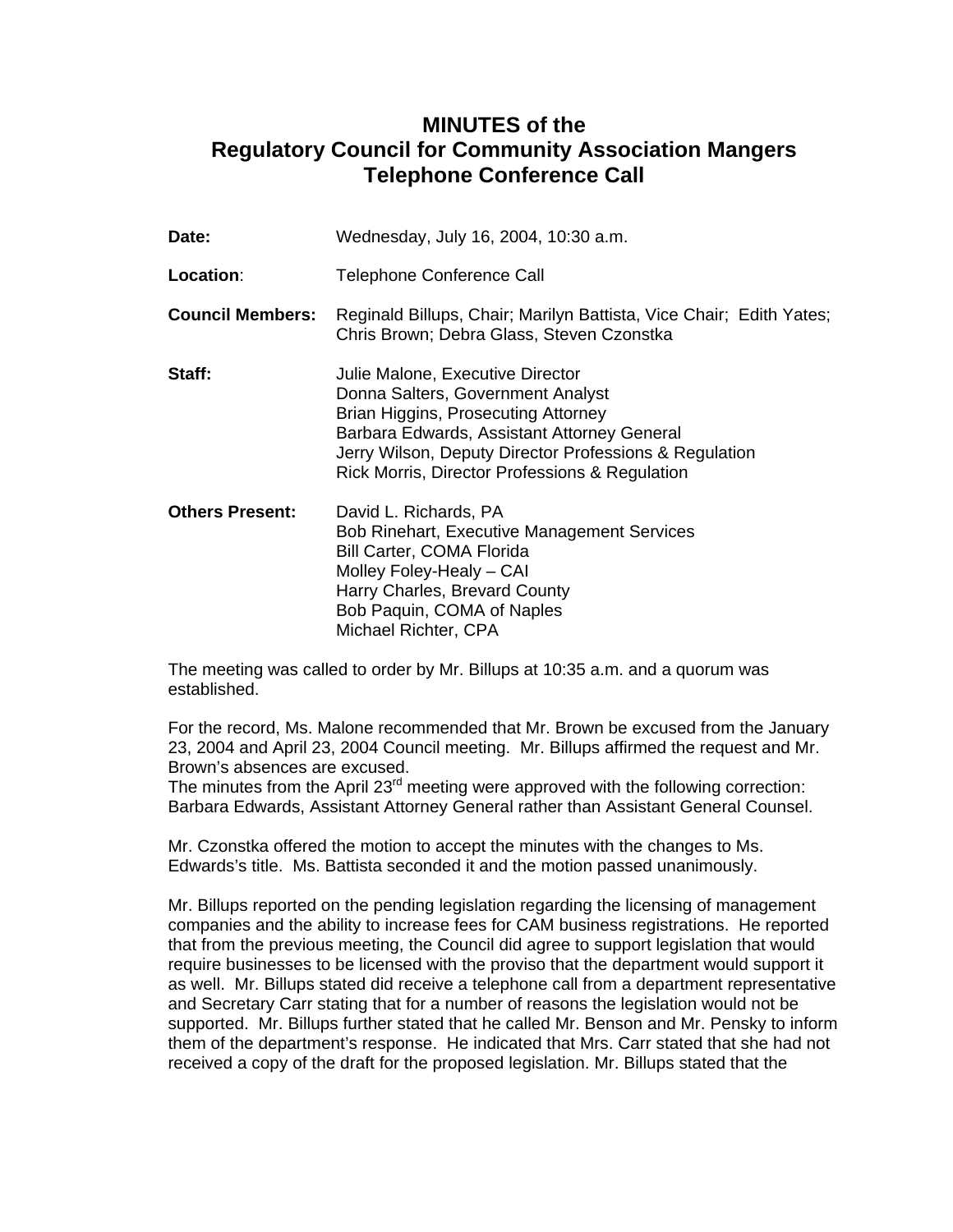Council should not push any legislation that does not have the support of the department, however there should be further discussion on this matter and he wants to make sure that this issue does not fall through the cracks.

Ms. Edwards reported that Rule 60-20.504, F.A.C for the fee change disbursement had been adopted. Additionally, Rule 61-20.502 expired un-adopted and will be re-noticed and published on July 23, 2004 and adopted shortly thereafter. She reported that Rule 61-20.001, F.A.C. concerning licensing procedures for manager's license and 61- 20.002, F.A.C. concerning status expiration and renewal of manger's license was forwarded to the department for response. She stated that she was unsuccessful in trying to communicate with Gail Scott-Hill concerning these rules since March and nothing has happened. She explained that those rules as they are on the books do not reflect what is going on and the Council does not have any authority for the rules.

Ms. Malone commented that the Office of the General Counsel (OGC) is in the process of re-evaluating the rules submitted in relation to current practices and procedure.

Mr. Billups requested recommendations from Mrs. Edwards or Ms. Malone concerning the Council's authority. Ms. Malone stated that the Council would need some comments from OGC. Ms. Battista asked if the Council have any exposure since the rules have expired? Ms. Edwards commented that the rules have not expired, but with the reengineering process, the statues were changed. The authority for all rules regarding the applications and application process was taken from all boards and councils and given to the department; therefore the rules currently in placed no longer have statutory authority and should be repealed. She stated that every year reports goes to the legislature concerning rules that have no authority and should be revealed to the legislature at the beginning of the year. Furthermore, the rules reflect the procedures that were in place prior to the re-engineering and not the procedures that are in place now. For example, if an applicant wants to find out what to do, the rules don't give them help because they do not reflect what those procedures are.

Mr. Billups stated that if it is a work in progress, is there any way that the Council can go back and request information from OGC. Ms. Malone stated that she would be happy to request that information with direction from the Council.

Ms. Battista asked if the Council would have any input in the development of upcoming rules? Ms. Edwards replied that she did not know because the upcoming rules have to implemented by the department and it would be department policy if the Council would have any input or not. Ms. Edwards explained that she has previously attempted to amend the rules so that they would reflect actual requirements for anyone who may need guidance.

Ms. Malone explained that the proposed rule changes were forwarded to the OGC. She stated the OGC is in the midst of re-evaluating all rules related to the re-engineering process in light of current procedure and they would take the recommendations submitted by Ms. Edwards into consideration.

Mr. Billups requested a status report from OGC concerning the rules by the next meeting. Ms. Edwards indicated that she would call Gail Scott-Hill concerning this report.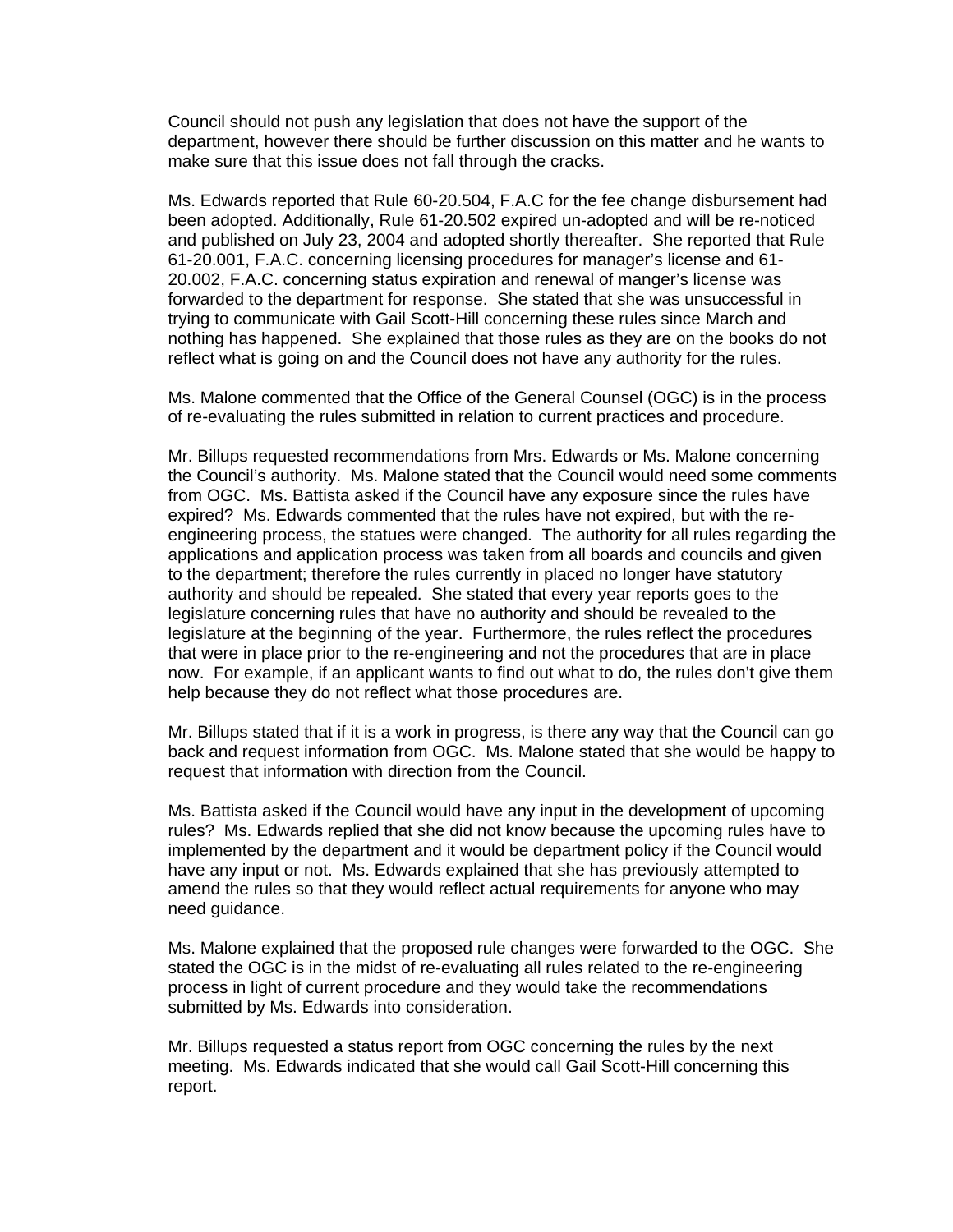Mr. Czonstka asked, "if someone asked what procedures they are to follow if there is no statutory basis for the ones that are in existence, what do we tell them?" Ms. Edwards commented that applications and other information are available on the web. Ms. Malone stated that generally citizens seeking a license will contact the department directly, and the application process lies with the department.

### **Executive Director Report**

Ms. Malone reviewed the financial statement for the quarter ending March 31, 2004 with a comparison to 2003 for the unlicensed activity account and the operating account.

Ms. Battista asked a question regarding the net asset of \$66,563 in 2003, and the legislature transferred out \$63,333 which was part of the cash fund sweep to the \$25 million dollar out of the Professional Regulation Trust Fund.

Ms. Malone provided the Council with additional information as requested from the last meeting in regards to the transfer to the working Capital Trust Fund of that \$25 million.

Ms. Yates asked, "how long will the special assessment from 2002 protect the Council because next year there will be a positive cash balance. Ms. Malone stated that currently there is a positive cash balance and she is not aware of any plans whereas the legislature will do another sweep.

Mr. Billups asked that if someone from staff could do a10 year projection of cash flow for CAM (with no growth in CAM) with nothing changing in terms of the retention and using the same fee structure available for the next CAM meeting. Additionally, Ms. Battista asked to see the history of the last 5 or 6 years so the Council can see how the new projected expenses compare to the past several years of actual expenses. Additionally, Ms. Yates asked that staff look into a cost of living percentage increase. Ms. Malone stated that she believed that there must be statutory authority that allows the Council to configure such an increase. Ms. Yates suggested that the Council look at how the other statutes are drafted. Mr. Wilson addressed the Council stating that he is not familiar with any other Boards having cost of living percentage increases and that if a Council member is aware of a Board doing this, please provide him with that information for review. He further explain that raising fees statutorily is not part of the Governor's plan and this is the time of year when the department needs input from the board as to what they want to accomplish in the next legislative sessions. Ms. Yates expressed her concern for boards to have the ability to raise fees incrementally rather than assess large fees to licensees as in the past.

### **Regulations Report**

There were 325 complaints submitted and 129 complaints were found legally sufficient. There were 24 complaints on unlicensed activity and 101 investigations assigned. There were 83 investigations completed this quarter and 6 informal recoveries.

### **Continuing Education Rule Change**

Ms. Malone reported on the opposition to Rule 61-20.508(1) which will become effective October 1, 2004. She explained that initially the Council needed to have some kind of authority to allow distant education, interactive correspondence and Internet courses. The council provided and allowance of eight (8) hours to be completed by distant education and the twelve (12) hours by classroom. Mr. Billups summarized the opposition explaining that there are many who feel that all courses should be done by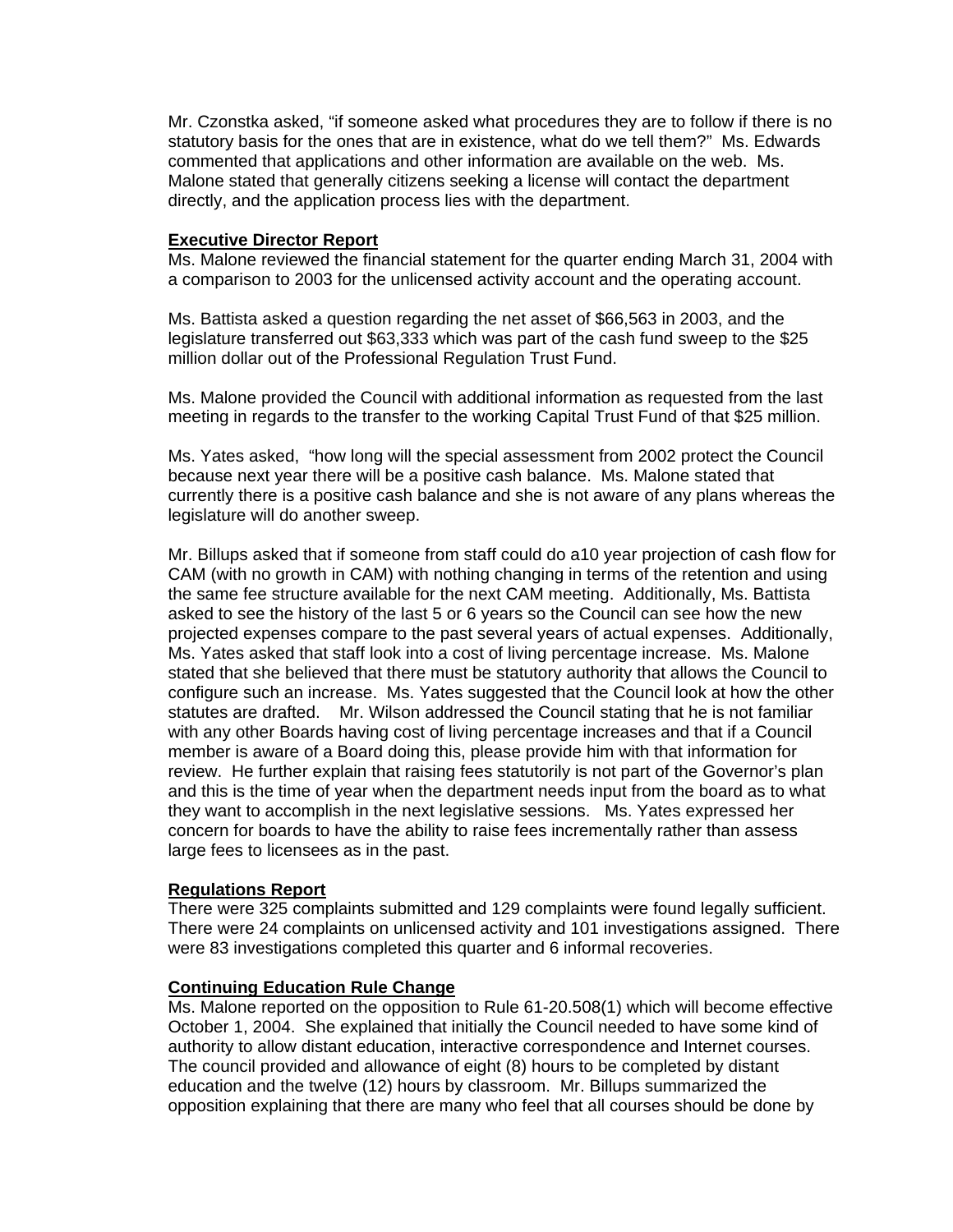correspondence. There were three meetings held. The first was February 21st, 2003; April 17th, 2003 and July 11th, 2004 discussing these changes. Mr. Billups noted the dates of open meetings as many of the correspondences stated that this rule change was made on an open forum.

It was explained that the rules never allowed distant education, however correspondence classes some providers who were not allowed by the rule were offering. Therefore the objection is to the limit in the number of hours allowed for distant education courses.

Mr. Czonstka commented that distant education is the growing trend that is accepted in the education community and he would like the council to look at reducing the hours back to 16 hours which will compensate allowing a person to complete CE in one full day if travel is required rather than 10 hours which will require an additional day

Mr. Brown commented that there were things in the petition letters that he had not thought about. He agreed with Mr. Czonstka in regards the inconvenience of the mangers expense cause CE could not be done in one day and lesson the twelve hours down to eight hours.

Mr. Richard, addressed the Council concerning the burden that is placed on licensees who live out of state, and that there are no provision for handicapped and that there are no other guidelines for providers to address these issues

Mr. Richter explained that he did not know of anything in the rules, as he was the first one approved for correspondence classes. He stated that it is a step backward when correspondence classes are eliminated and he does not understand why CAM licensees should be so inconvenienced. With the Council discussing licensing retention, it seems unreasonable to cause this hardship on those living out of state. Also with many that attend the class, they are only required to show up and often are doing other work, but with correspondence forces the licensees to review and absorb information.

Mr. Charles addressed the Council stating that if there is any advantage to having this rule, there are two basic assumptions the first is the assumption that classroom instruction better and if it is better it must be "enough better" to justify the additional expense in taking classroom instruction. He expressed that the handouts and the reference material itself are what are most valuable and he does a recommended change in the rule.

Molley Foley-Healy stated that the classroom requirement might be most beneficial to senior level management where they are sharing interaction and discussion.

Mr. Rinehart stated that he agreed with both Mr. Charles and Ms. Foley-Healey regarding the idea that classroom interaction is most important to senior level management rather than required by all licensees.

Ms. Glass expressed concerns regarding the public assuming that the Council was completely going against correspondence. She stated that she had concerns with license holders missing the identical questions with correspondence courses and she feels that part should be live.